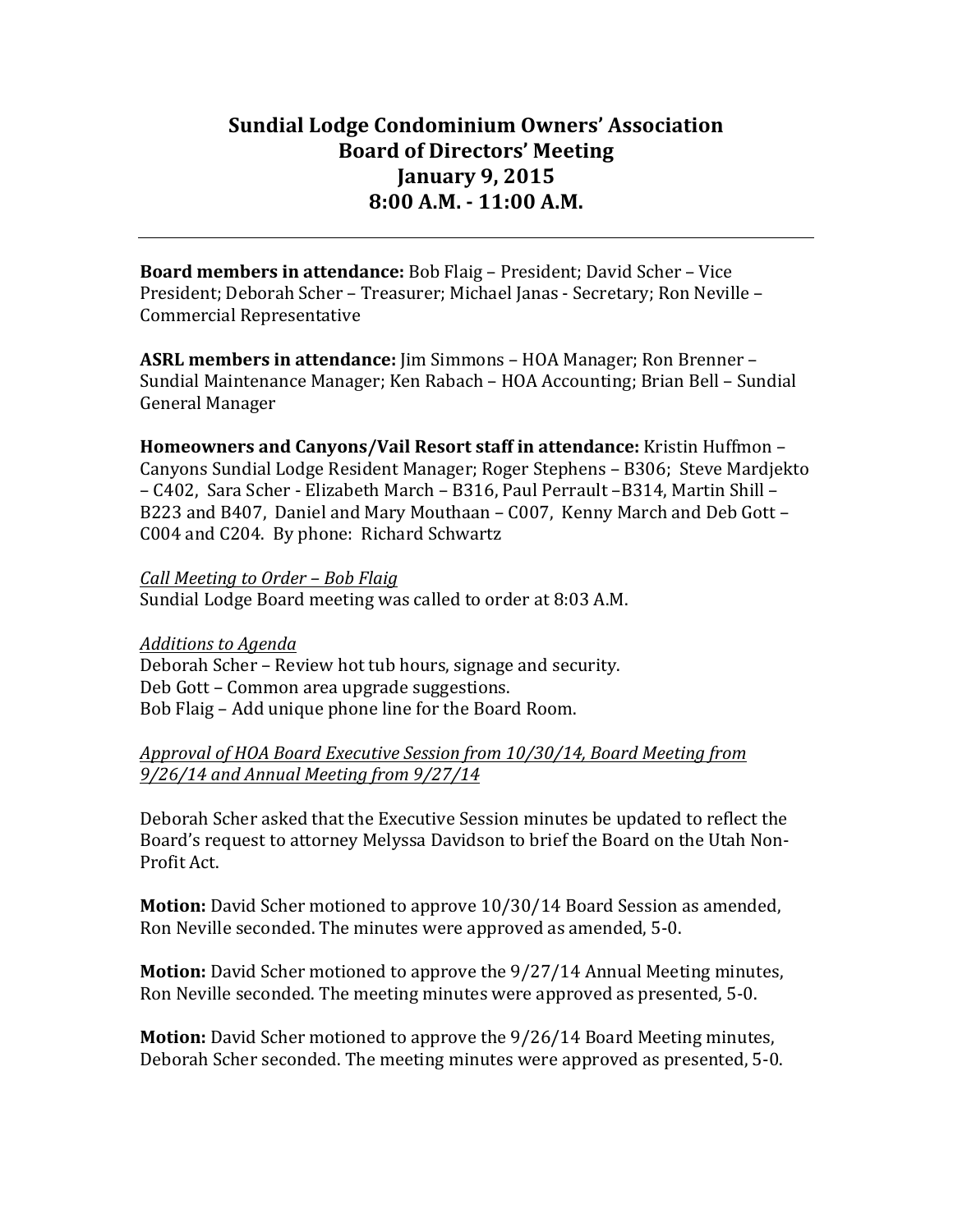The minutes will be posted to the HOA website at www.sundialhoa.com

### *HOA Update – Jim Simmons*

- Newsletter went out to all owners the first week in January.
- Ski Lounge was further remodeled in the fall with new flooring, paint, chandelier, furniture and TV that features mountain cameras of the resort.
- Garage LED lighting upgrade is complete and coupled with new paint job looks very bright and inviting.
- The Board has reviewed new signage for the garage. One option is a large logo above the entry as you descend the ramp in to the garage, the cost is approximately \$2,500 with the logo on a Lexan glass.
	- $\circ$  The Board requested some additional options, including a projected light logo on the wall.
- Holiday lighting around the property and in the roundabout were very well received.
	- $\circ$  There was discussion on whether the tree lighting should remain year-round. The decision was made to leave up through ski season and evaluate next steps in the June Board meeting.
	- $\circ$  Ron Neville will work with RVMA and other base area properties to try to coordinate a more unified holiday lighting plan next year.

# *Common Area Upgrades – Deb Gott*

Deb suggested adding window shades, floor lamp, stand up desk and stool for in the ski lounge. Sara Scher also recommended a floor tray to collect water and ice under the ski/snowboard racks. The total expense to date is \$39K to a budget of \$40K. The Board approved adding the addition items suggested to complete the upgrade and evaluate the possibility of adding a gas fireplace in the room in the spring. There are concerns about adding a heat source in the room that already gets hot during the day.

# *HOA Financial Accounting Update – Ken Rabach*

Ken reviewed preliminary December and year-to-date financial reporting for the HOA.

- The incomplete December financials are tracking to show the month will be better than budget in operating by \$5,000.
- Year-to-date total operating expenses are unfavorable to budget by \$23K.
- Major variance lines are HOA common area cleaning, maintenance and security. The common area cleaning services and security walks were increased based on previous request by the Board.
	- $\circ$  Ron Neville would propose looking at options to have Vail Resorts provide the onsite security. Jim confirmed that it was not an option during the original transition from Talisker. Iim will work with Ron to evaluate further.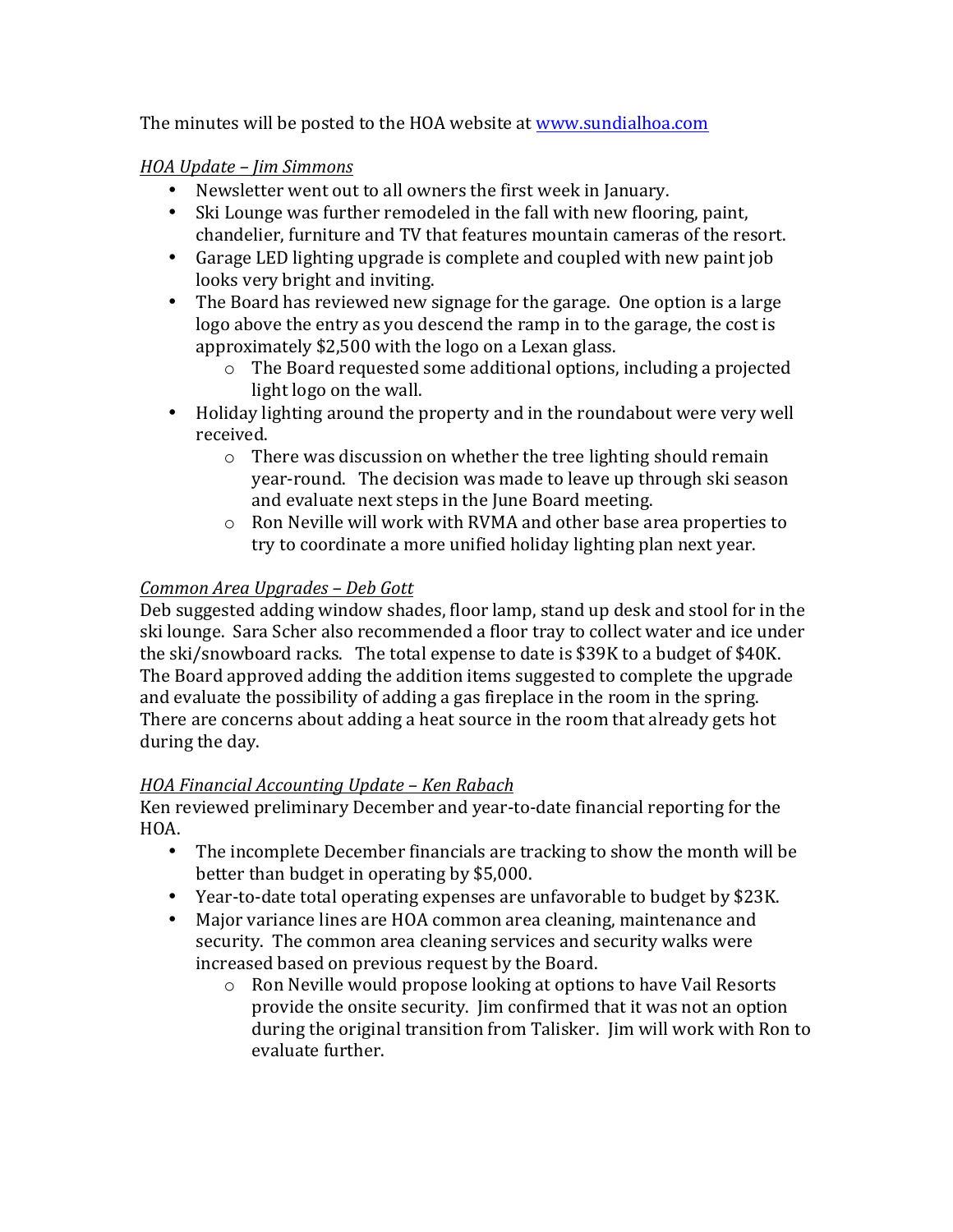- $\circ$  Deborah Scher and Ron Neville would like to further review the details of the operating budget and capital budget in a follow up meeting. Iim will coordinate.
- Utilities are under budget YTD by \$7,500
- The current reserve funding is just under \$705,000.
	- $\circ$  The Board would like to see the YTD capital expenses and projected expenses in the monthly reporting moving forward.
	- $\circ$  The Board recognized that the review of the most recently completed financial reporting will be more useful in future meetings. Reviewing the incomplete December financials created more questions than answers.

# *Maintenance Update – Ron Brenner*

Completed Projects

- Garage LED light upgrade
- Snowmelt system repairs and concrete patches
- Replaced two rusted exterior doors at the  $3<sup>rd</sup>$  floor bridge
- New floor drain in ski lockers
- Added keypad to all common area doors
- Added new domestic water tempering valves to help maintain water temperatures in both buildings
- Replaced another section of eroded hot water recirculation piping above ceiling on the  $5<sup>th</sup>$  floor
- Repaired some cracked refractory material inside one of the boilers that was causing some excessive heat due to cracks in the internal fireproof liner

Spring Projects 2015

• Ron Brenner presented two options for addressing issues with the building water softener system that currently does not sufficiently soften the water and requires manual regeneration. Option A is to add a new controller and rebuild valves and add an ion exchange resin media for \$21,000. Option B is to install new water softener system for estimated \$40K-\$50K.

**Motion:** David Scher made a motion to approve expense up to \$21,000 to address water softener issues at Sundial. Seconded by Ron Neville. Unanimous approval.

- Balance domestic water recirculation system through building for more even flow.
- Add exhaust system to help ventilate for lobby restrooms.
- Add exhaust system to unit C002 to help vent food odors outdoors.

Before reviewing and approval additional anticipated capital projects in the current fiscal year the Board asked for a year-to-date summary of capital expenses and planned projects to further understand the level of capital funding. I im Simmons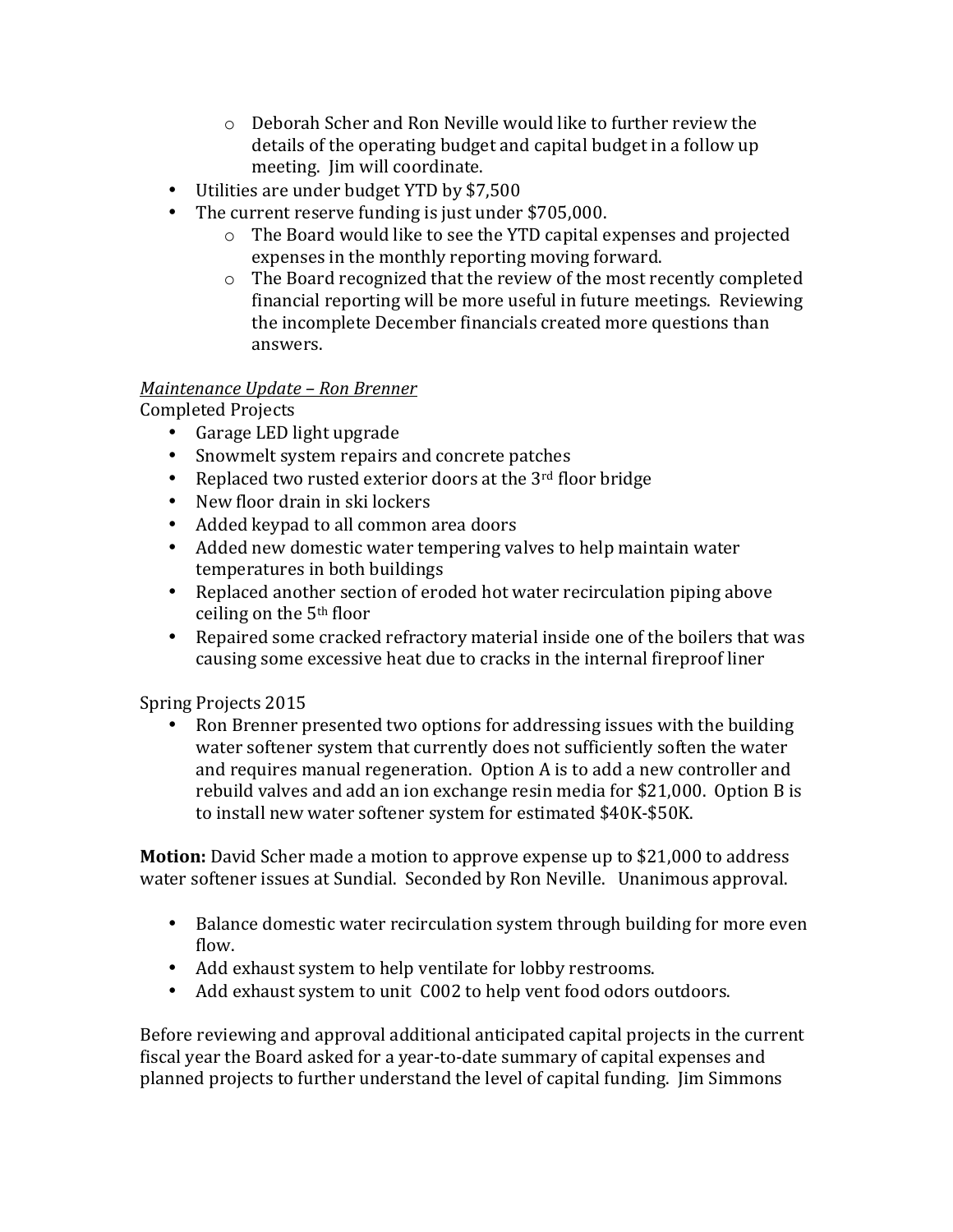will work with Ken Rabach and Ron Brenner to compile details for Board review and discussion.

# *RVMA Update – Roger Stephens*

Roger notified the Board that Jennifer Guestchow is no longer the Executive Director and the RVMA Board is seeking to hire a replacement Director. RVMA President Beth Lohman is acting as interim manager until a replacement is appointed. Roger reviewed various financial reports for the RVMA and provided a wrap up of the golf course funding. RVMA owes approximately \$11 Million on the project and has four sources of income to cover the balance; transaction fees in the SPA area, regular RVMA dues paid by SPA members, RVMA levied lodging taxes and the sale of RVMA owned land.

There was considerable discussion among the Board on challenges with working with RVMA to represent Sundial Lodge's interests. The Board asked Jim Simmons to coordinate a meeting with Beth Lohman to discuss concerns on the Master Transportation Plan, signs and other matters. David Scher will attend the meeting as well. 

### *Sundial Parking Discussion – Jim Simmons*

- All owners have been notified of pending changes in the use of the parking garage at Sundial in the recent newsletter. Beginning in January of 2015 the HOA will be assigning parking permits to all groups authorized to park onsite and ASRL will monitor parking.
- Residential guests will be issued temporary parking permits that will be valid during the dates of their stay onsite. Owners that rent with companies other than Vail Resorts or ASRL will be required to register their rental agents with ASRL to coordinate permits to be issued.
- Residential owners will each be issued a parking permit for each unit they own. Additional permits will be made available for owner guests in the form of temporary passes.
- Commercial owners have reserved parking in with access from the building C garage entrance. The area fenced off by barricades that can be moved in the event of an emergency.
- During the ski season the transition period will be flexible for enforcement of new parking regulations and the Board will review options for additional services and fees for the next ski season.

# *Grand Lobby Road Map – David Scher*

David suggested that until the RVMA Master Transportation Plan details can be settled to understand any potential and desired change in resort guest drop off at Sundial roundabout. David and Jim will meet with RVMA to discuss further.

#### *Trip Advisor/Facebook*

Bob Flaig introduced attorney Melyssa Davidson with Morris Sperry and discussed the opportunity for the HOA to address negative experiences that affect Sundial